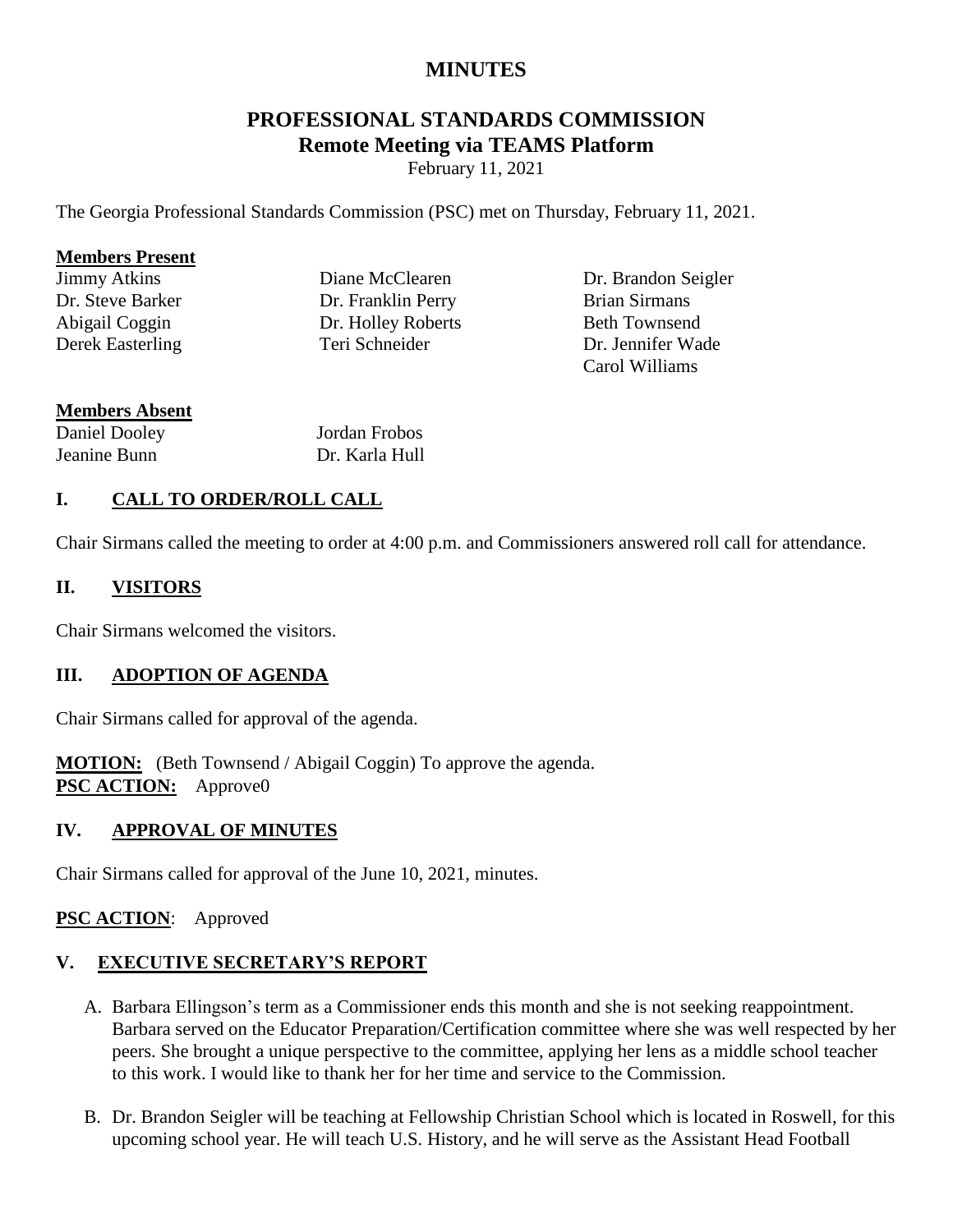Coach. Our Chair, Brian, will serve as the Assistant Principal for Pre-K through 2<sup>nd</sup> grade at Lanier County Primary School for this upcoming school year. We wish both of them a good school year!

C. Our Certification Division takes great pride in the efficient, customer-focused service provided to educators. Together, in close partnership with our IT division staff, led by Chuck McCampbell, they are able to implement tools and applications that continue to streamline services while automating processes when possible. In May of 2005, Expresslane was launched providing an electronic submission process directly from LUAs and EPPs to the certification division that many states have looked to replicate over the years. In January of 2010, MyPSC and the online application was launched providing a user-friendly application process to reduce paper and improve efficiency. However, July 1, 2021 will be their greatest achievement to date with the launch of the Paperless Certification Process. Georgia is one of several states that have an online application process but Georgia's process is by far the easiest to navigate with website user guides, upcoming video guides, and the only application compatible on a mobile device! If the Certification Division's processing time doesn't impress you, you are sure to be impressed with the Paperless Process. Here is a short video the certification team created as part of the launch that captures the new process. Windy Fortenberry, Assistant Certification Division Director, will show the video. Windy take it away.

# **VI. CHAIR REPORT**

Chair Sirmans spoke briefly about the evaluation process for the Executive Secretary. Commissioners were asked to complete an evaluation survey for Matt Arthur. The results were all very positive. Chair Sirmans will send the results to Governor Kemp's office.

# **VII. RULES ADOPTION**

Anne Marie Fenton presented the Rules for Initiation. At the June 10<sup>th</sup> meeting, the following proposed Educator Preparation rules were previewed for you:

*505-3-.06 PEDAGOGY-ONLY PROGRAM -* It is proposed GaPSC Rule 505-3-.06 PEDAGOGY-ONLY PROGRAM, dated October 15, 2019, be AMENDED to exclude from the list of eligible fields the new field of Reading Education (T) and to clarify the types of prior coursework eligible for evidence of content expertise at program admission.

**505-3-.27 MATHEMATICS EDUCATION PROGRAM -** It is proposed 505-3-.27 MATHEMATICS EDUCATION PROGRAM dated May 15, 2014, be REPEALED and a new rule with the same number and the same title be INITIATED. The new rule reflects current content standards adapted from the standards published in 2020 by the National Council of Teachers of Mathematics (NCTM).

**505-3-.92 K–5 MATHEMATICS ENDORSEMENT PROGRAM -** It is proposed GaPSC Rule 505-3-.92 K– 5 MATHEMATICS ENDORSEMENT PROGRAM, dated July 1, 2021, be REPEALED and a new rule with the same number and title be INITIATED. The new rule incorporates the new K-5 Mathematics standards published in 2020 by the National Council of Teachers of Mathematics (NCTM) and sunsets the portfolio review process for converting the former Early Childhood (ECE) Mathematics Endorsement to the K-5 Mathematics Endorsement used to qualify educators for the K-5 endorsement salary stipend.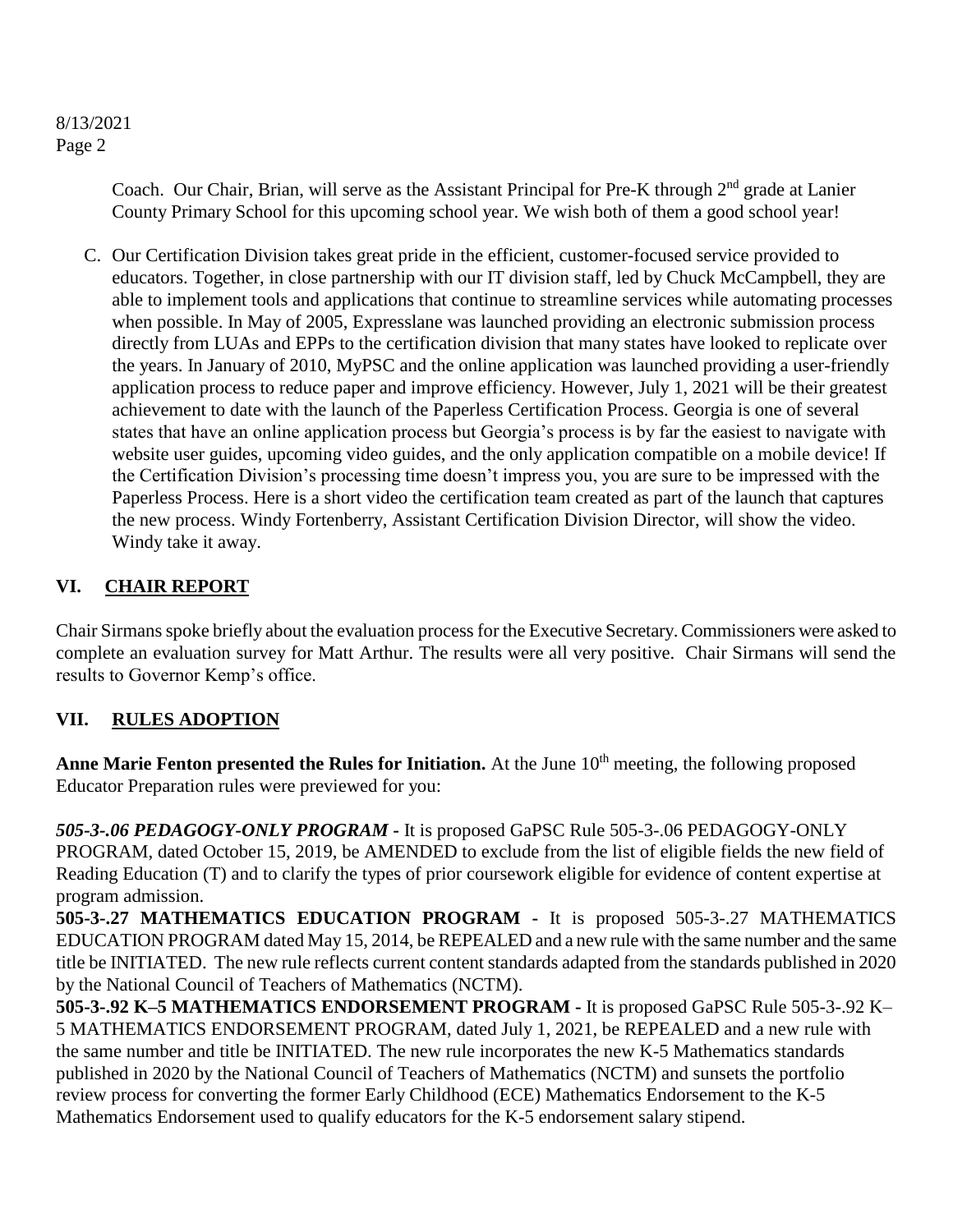If eventually adopted, these rules would become effective October 15, 2021. Anne Marie asked Commissioners if they had any questions. Hearing none, a motion was given.

**MOTION:** (Derek Easterling / Teri Schneider): To initiate the rule making process to: 1) amend current rule in Chapter 505-3- Educator Preparation Rules, effective October 15, 2021, as follows: 505-3-.06, (2) repeal the current rules in Chapter 505-3- Educator Preparation Rules, effective October 15, 2021, as follows: 505-3-.27, and 505-3-.92, and (3) initiate the current rules in Chapter 505-3- Educator Preparation Rules, effective October 15, 2021, as follows: 505-3-.27, and 505-3-.92.

**PSC ACTION:** Approved

# **VIII. COMMITTEE REPORTS**

### **A. Educator Preparation/Certification Standing Committee**

Committee Chair, Diane McClearen, presented the report of the Educator Preparation Standing Committee.

1. Clark Atlanta University - The Committee recommends Continuing Approval for the Educator Preparation Provider (EPP) and the eight educator preparation programs reviewed during the Fall 2020 Continuing Approval Review that are listed below.

- $\bullet$  Biology (6-12) [Baccalaureate degree]
- Educational Leadership Tier II (P-12) [Doctoral degree]
- Educational Leadership Tier I (P-12) [Master's degree]
- Elementary Education (P-5) [Baccalaureate degree]
- Mathematics  $(6-12)$  [M.A.T. degree]
- School Counselor (P-12) [Master's degree]
- Science Education (6-12) [M.A.T. degree.]
- Special Education General Curriculum (P-12) [M.A.T. degree]

2. Georgia College and State University - The Committee recommends Continuing Approval for the Educator Preparation Provider (EPP) and the 16 educator preparation programs reviewed during the Spring 2021 Continuing Approval Review that are listed below:

- Curriculum and Instruction [Master's degree; Doctoral degree]
- Dyslexia Endorsement Program [Endorsement]
- Educational Leadership Tier I [Certification-only; Master's degree]
- Educational Leadership Tier II [Ed Specialist degree]
- Elementary Education (P-5) [Baccalaureate degree]
- English to Speakers of Other Languages (ESOL) [Endorsement]
- Health and Physical Education (P-12) [M.A.T. degree]
- Instructional Technology [Certification-only; Master's degree]
- Media Specialist (P-12) [Certification-only; Master's degree]
- Middle Grades (4-8) [Baccalaureate degree; M.A.T. degree]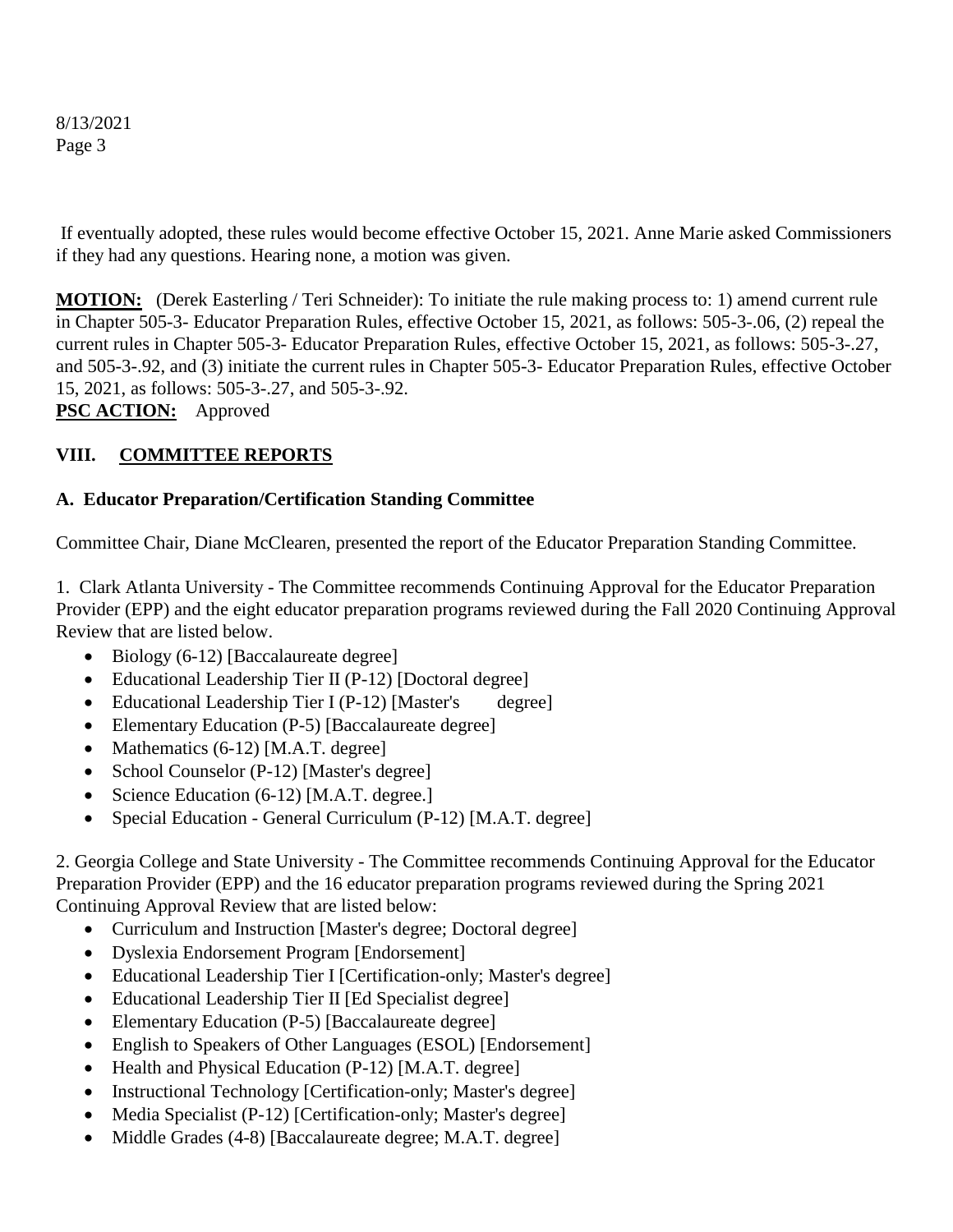- Music Education (P-12) [Baccalaureate degree; Certification-only; M.A.T. degree]
- PBIS Endorsement
- Pedagogy-only  $(4-8, 6-12, P-12)$  [M.A.T. degree]
- Reading Endorsement
- Special Education (P-12) Consultative [Baccalaureate degree; M.A.T. degree]
- Teacher Leadership [Ed Specialist degree]

3. Georgia State University - The Committee recommends Continuing Approval for the Educator Preparation Provider (EPP) and the 56 educator preparation programs reviewed during the Fall 2020 Continuing Approval Review that are listed below.

- Art (P-12) [Baccalaureate degree; Certification-only; M.A.T. degree]
- Autism Endorsement
- Biology Education [Certification-only; M.A.T. degree]
- Birth Through Kindergarten Education [Baccalaureate degree]
- Chemistry Education [Certification-only; M.A.T. degree]
- Chinese (P-12) [Baccalaureate degree; Certification-only]
- Coaching Endorsement
- Computer Science Endorsement
- Curriculum and Instruction [Certification-only; Doctoral degree]
- Dual Immersion Early Childhood Education Endorsement
- Earth and Space Science Education [Certification-only; M.A.T. degree]
- ECE ESOL Endorsement (BSE)
- ECE/M.A.T. ESOL Endorsement
- Economics Education (6-12) [Certification-only; M.A.T. degree]
- Educational Leadership Tier I [Certification-only; Master's degree]
- Educational Leadership Tier II [Certification-only; Ed Specialist degree; Doctoral degree]
- Elementary Education BSC (P-5) [Baccalaureate degree]
- Elementary Education M.A.T. (P-5) [Certification-only; M.A.T. degree]
- English (6-12) [Certification-only; M.A.T. degree]
- ESOL Education Program (P-12) [Certification-only; M.A.T. degree]
- ESOL Education Program Online (P-12) [Certification-only; M.A.T. degree]
- ESOL Endorsement MSE
- ESOL Endorsement MSE Online
- French (P-12) [Baccalaureate degree; Certification-only]
- Geography Education (6-12) [Certification-only; M.A.T. degree]
- German (P-12) [Certification-only]
- Health and Physical Education (P-12) [Baccalaureate degree; Certification-only; M.A.T. degree]
- History Education (6-12) [Certification-only; M.A.T. degree]
- K-5 Mathematics Endorsement
- K-5 Science Endorsement
- Korean (P-12) [Baccalaureate degree; Certification-only]
- Mathematics  $(6-12)$  [Certification-only; M.A.T. degree]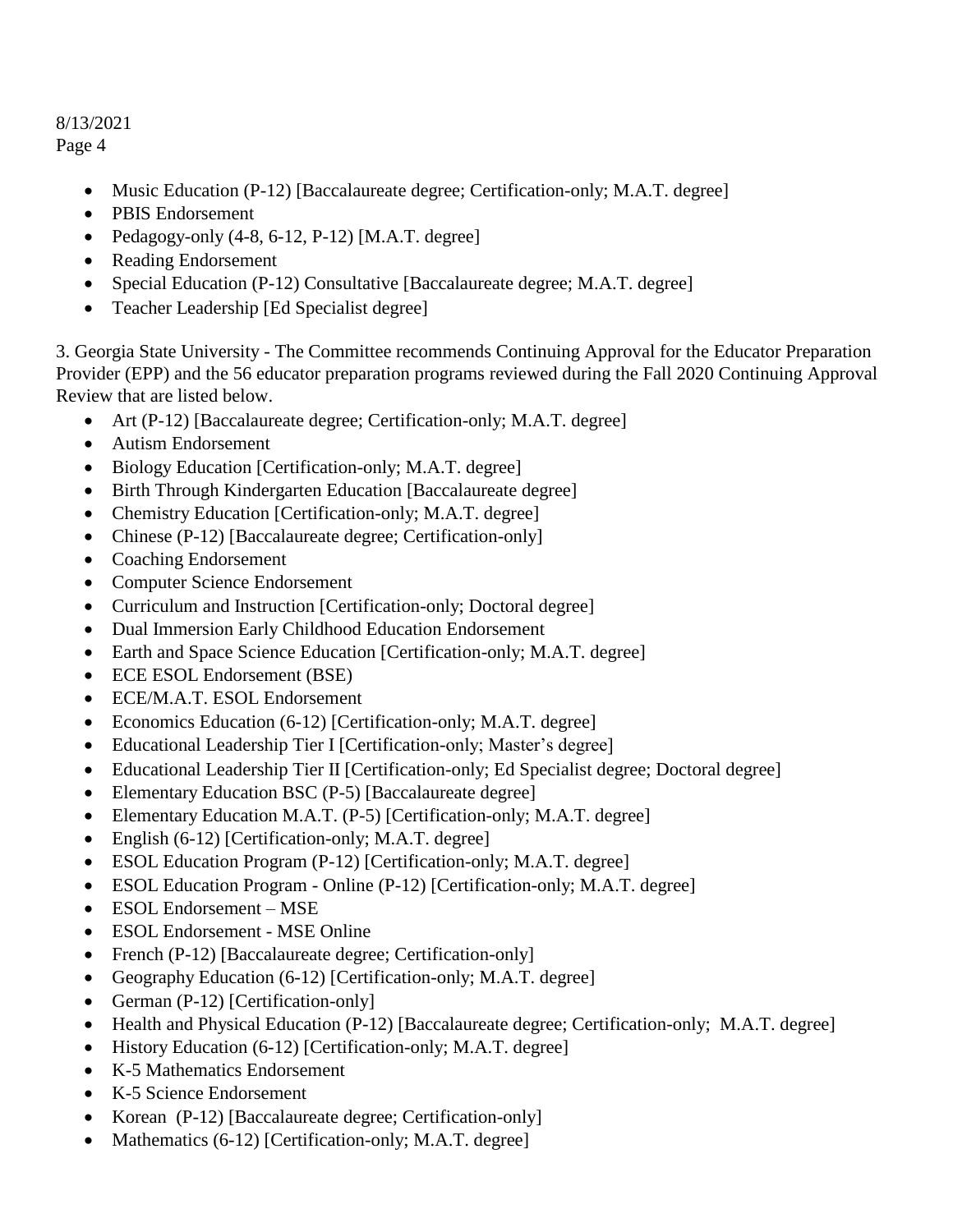- Middle Grades Education (4-8) [Baccalaureate degree]
- Middle Grades Education M.A.T./Cert-only (4-8) [Certification-only; M.A.T. degree]
- Music (P-12) [Baccalaureate degree; Certification-only]
- PBIS Endorsement
- Physics Education [Baccalaureate degree; Certification-only; M.A.T. degree]
- Political Science Education (6-12) [Certification-only; M.A.T. degree]
- Reading Endorsement ECE
- Reading Endorsement MSIT
- Reading Specialist (GOML-Online) (P-12) [Certification-only; Master's degree]
- Reading Specialist Education (P-12) [Certification-only; Master's degree]
- School Counselor (P-12) [Certification-only; Master's degree]
- School Psychology (P-12) [Ed Specialist degree]
- Science Broad Field [Certification-only; M.A.T. degree]
- Spanish (P-12) [Baccalaureate degree; Certification-only]
- Special Education Adapted Curriculum (P-12) Consultative [Baccalaureate degree; Certification-only; M.A.T. degree]
- Special Education Deaf Education (P-12) Consultative [Baccalaureate degree; Certification-only; M.A.T. degree]
- Special Education General Curriculum (P-12) Consultative [Baccalaureate degree; Certification-only; M.A.T. degree]
- Special Education General Curriculum/Elementary Education (P-5) [Baccalaureate degree; Certificationonly; M.A.T. degree]
- Special Education Physical And Health Disabilities Endorsement
- Special Education Preschool Endorsement (AGES 3-5)
- Speech Language Pathology (P-12) [Master's degree]
- STEM Education Endorsement Program
- Teacher Support and Coaching Endorsement
- Urban Education Endorsement

4. Emmanuel College – As a result of satisfactory progress indicated in the May 3, 2021, progress report, the Committee recommends the removal of the areas for improvement (AFIs) in Standards 5.3 and 5.4 cited during the Spring 2020 Continuing Approval Review.

5. Savannah State University – The Committee recommends Developmental Approval for the Online Teaching Endorsement.

6. University of West Georgia – The Committee recommends Developmental Approval for the Computer Science Endorsement.

7. Truett McConnell University – The Committee recommends Developmental Approval for the Reading, Gifted Infield, ESO: and Online Teaching Endorsements.

8. Chattahoochee-Flint RESA – The Committee recommends Developmental Approval for the Computer Science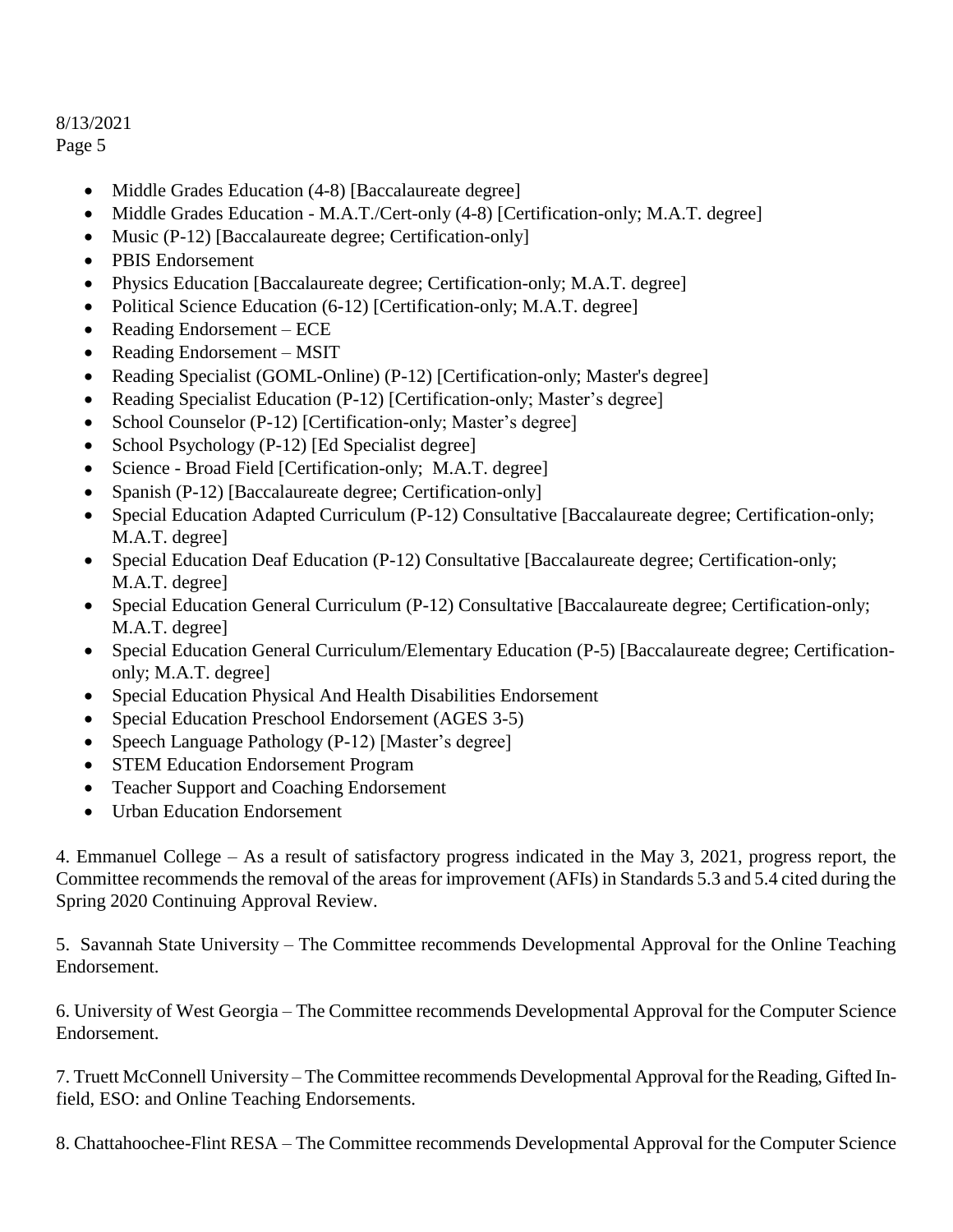Endorsement.

Chair Sirmans calls for approval of the Educator Preparation/Certification report as presented by Chair McClearen.

**PSC ACTION**: Approved Abstentions: Dr. Holley Roberts – Georgia College State University and Clark Atlanta University

# **B. Ethics and Professional Conduct --Recommendations and Actions on Cases**

Chair Beth Townsend of the Educator Ethics Review Committee (EERC), gave a preliminary review of the Cases.

1. Chair Townsend reported that the Committee reviewed 61 *Probable Cause* cases during July 8, 2021, meeting and brought the following recommendations on behalf of the committee:

| <b>CASE</b>            | <b>STANDARDS VIOLATED</b>      | <b>EERC</b><br><b>RECOMMENDATION</b> |  |
|------------------------|--------------------------------|--------------------------------------|--|
| 20-10-381              | 1,5a7                          | Deny                                 |  |
| 21-3-835               | 5a2, 5a7                       | Deny                                 |  |
| 21-3-927               | 1,4,5a7                        | Reprimand                            |  |
| 21-5-1044              | 1, 5a7                         | Reprimand                            |  |
| 21-5-1066              | 1,4,5a7                        | Reprimand                            |  |
| 21-5-1080              | 5a2,5a7                        | Deny                                 |  |
| 21-6-1200              | 1,4,5a7                        | <b>NPC</b>                           |  |
| 21-6-1202              | 5a7                            | <b>NPC</b>                           |  |
| 21-6-1204              | 1,4,5a7                        | Reprimand                            |  |
| 21-6-1228              | 5a2,5a7                        | <b>NPC</b>                           |  |
| 21-6-1245              | 1,5a7                          | Reprimand                            |  |
| 20-6-1677              | $\overline{1,}4,5a5,5a7,8,9$   | Suspension 20 days                   |  |
| 20-7-89                | 1,4,5a7,8,9                    | <b>NPC</b>                           |  |
| $20 - 10 - 306$        | 1,4,5a7,8,9                    | Suspension 20 days                   |  |
| $21 - 1 - 614$         | <b>NPC</b><br>1,4,5a7,8,9      |                                      |  |
| $\overline{21}$ -2-676 | 2, 8, 9, 5a7                   | <b>NPC</b>                           |  |
| 21-2-693               | 4, 8, 9, 5a2, 5a5, 5a7         | Revoke                               |  |
| 21-2-719               | 4, 9, 5a7                      | Suspension 1 year                    |  |
| 21-2-779               | $\overline{1, 2, 9, 5a7}$      | Revoke                               |  |
| 21-3-849               | 2, 9, 5a7                      | Suspension 20 days                   |  |
| 21-3-873               | 9, 5a7                         | Suspension 90 days                   |  |
| 21-3-874               | Suspension 90 days<br>9, 5a7   |                                      |  |
| 21-3-876               | 3, 9, 5a7<br>Suspension 1 year |                                      |  |
| 21-3-888               | 3,9,5a7                        | Suspension 1 year                    |  |
| 21-3-896               | 4,9,5a7                        | Suspension 20 days                   |  |
| 21-3-898               | 2, 9, 5a7                      | Suspension 20 days                   |  |
| 21-3-907               | 2, 9, 5a7                      | Suspension 30 days                   |  |
| 21-3-908               | 9,5a7                          | Suspension 5 days                    |  |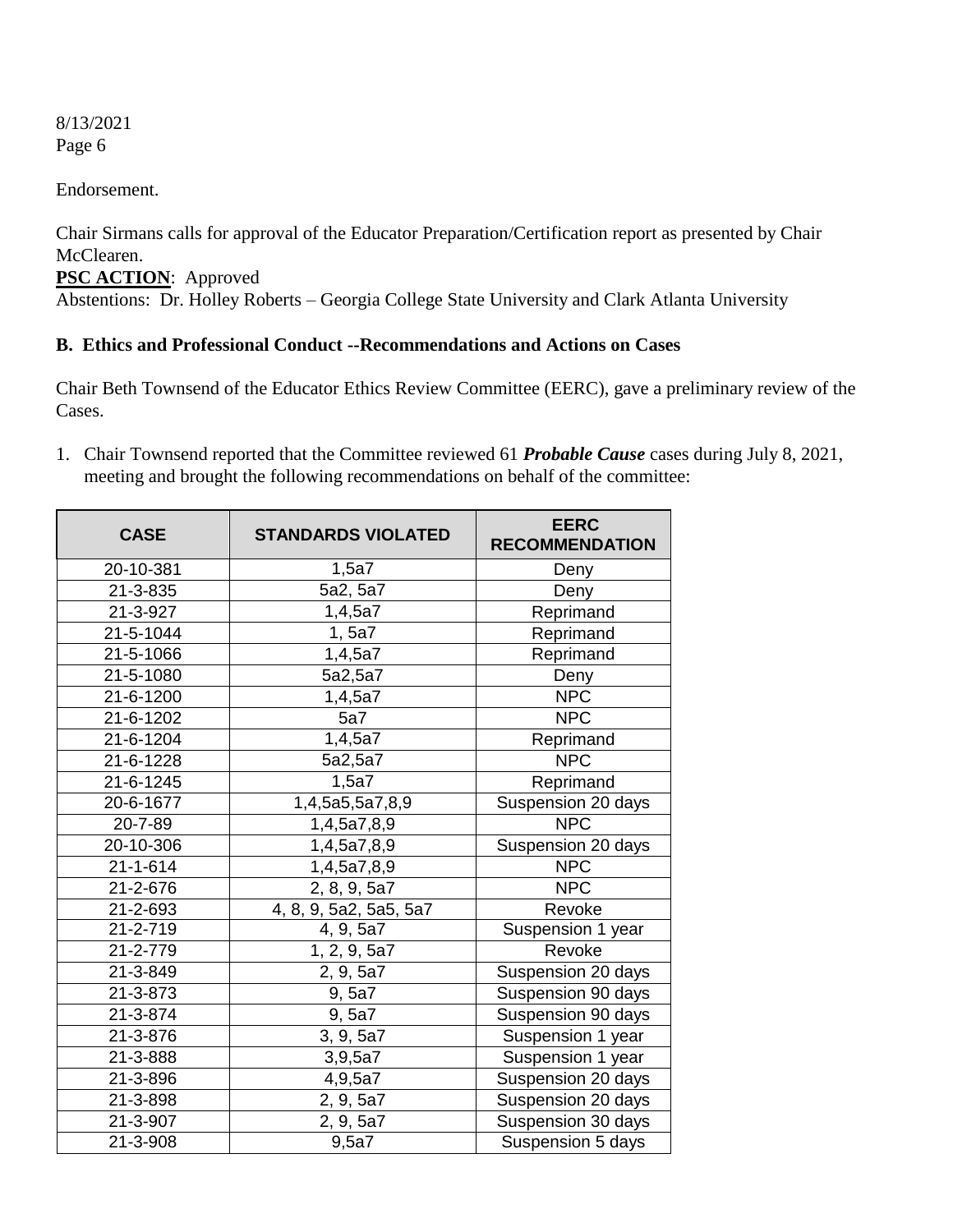| <b>CASE</b>            | <b>STANDARDS VIOLATED</b>                      | <b>EERC</b><br><b>RECOMMENDATION</b> |
|------------------------|------------------------------------------------|--------------------------------------|
| 21-3-910               | 1,9,5a7                                        | Suspension 2 years                   |
| 21-3-924               | 2,9,5a7                                        | Suspension 30 days                   |
| 21-3-936               | 4, 9, 5a7                                      | Suspension 90 days                   |
| $21 - 4 - 939$         | $\overline{2}$ , 9, 5a7                        | Revoke                               |
| 21-4-940               | 2, 9, 5a7                                      | Suspension 90 days                   |
| 21-4-941               | 1,4,5a7,8,9                                    | <b>NPC</b>                           |
| 21-4-948               | 4, 9, 5a7                                      | Suspension 10 days                   |
| 21-4-949               | 4, 9, 5a7                                      | Suspension 20 days                   |
| 21-4-951               | 3, 9, 5a7                                      | Suspension 1 year                    |
| 21-4-952               | 1, 2, 9, 5a7                                   | Revoke                               |
| 21-4-956               | 4, 8, 5a2, 5a5, 5a7                            | Suspension 90 days                   |
| 21-4-958               | $\overline{5a}$ 2, 5a7                         | Suspension 20 days                   |
| $\overline{21}$ -4-980 | 1,2,9,5a7                                      | Revoke                               |
| 21-4-981               | 1,4,5a7,8,9                                    | Suspension 20 days                   |
| 21-4-997               | 7,9,5a7                                        | Suspension 5 days                    |
| 21-4-998               | 2, 9, 5a7                                      | Suspension 5 days                    |
| 21-4-999               | 2, 9, 5a7                                      | Revoke                               |
| 21-4-1004              | 3, 9, 5a7                                      | Suspension 1 year                    |
| 21-4-1007              | Suspension 1 year<br>1,2,9,5a7                 |                                      |
| 21-4-1010              | Suspension 30 days<br>2, 9, 5a7                |                                      |
| 21-4-1011              | 2, 9 5a7                                       | Suspension 5 days                    |
| 21-4-1016              | 9,10,5a7                                       | Reprimand                            |
| 21-4-1018              | $\overline{1, 4, 9, 5a7}$                      | Suspension 1 year                    |
| 21-5-1047              | 1,4,5a7,8,9                                    | Suspension 20 days                   |
| 21-5-1051              | 1,4,5a7,8,9                                    | Suspension 20 days                   |
| $21 - 5 - 1069$        | 2, 9, 5a7                                      | <b>NPC</b>                           |
| 21-5-1083              | 5a2,5a7,8,9                                    | Reprimand                            |
| 21-5-1085              | 5a7                                            | <b>NPC</b>                           |
| 21-5-1139              | 4,9,5a7                                        | Suspension 20 days                   |
| 21-5-1176              | Suspension 1 year<br>$\overline{1,4}$ ,5a7,8,9 |                                      |
| 21-5-1189              | 1,5a7,8,9                                      | Reprimand                            |
| 21-5-1193              | 1,4,5a7,8,9                                    | Suspension 20 days                   |
| 21-6-1234              | <b>NPC</b><br>5a7                              |                                      |

2. Chair Townsend reported that the Educator Ethics Review Committee reviewed 1 *Petitions Issue* and brought the following recommendation on behalf of the Committee:

| <b>CASE</b> | <b>PREVIOUS SANCTION</b> | <b>EERC RECOMMENDATION</b> |
|-------------|--------------------------|----------------------------|
| 21-6-1232   | Revocation               | Denv                       |

3. Chair Townsend reported that the Educator Ethics Review Committee reviewed 11 *Settlement Agreements* and brought the following recommendations on behalf of the Committee: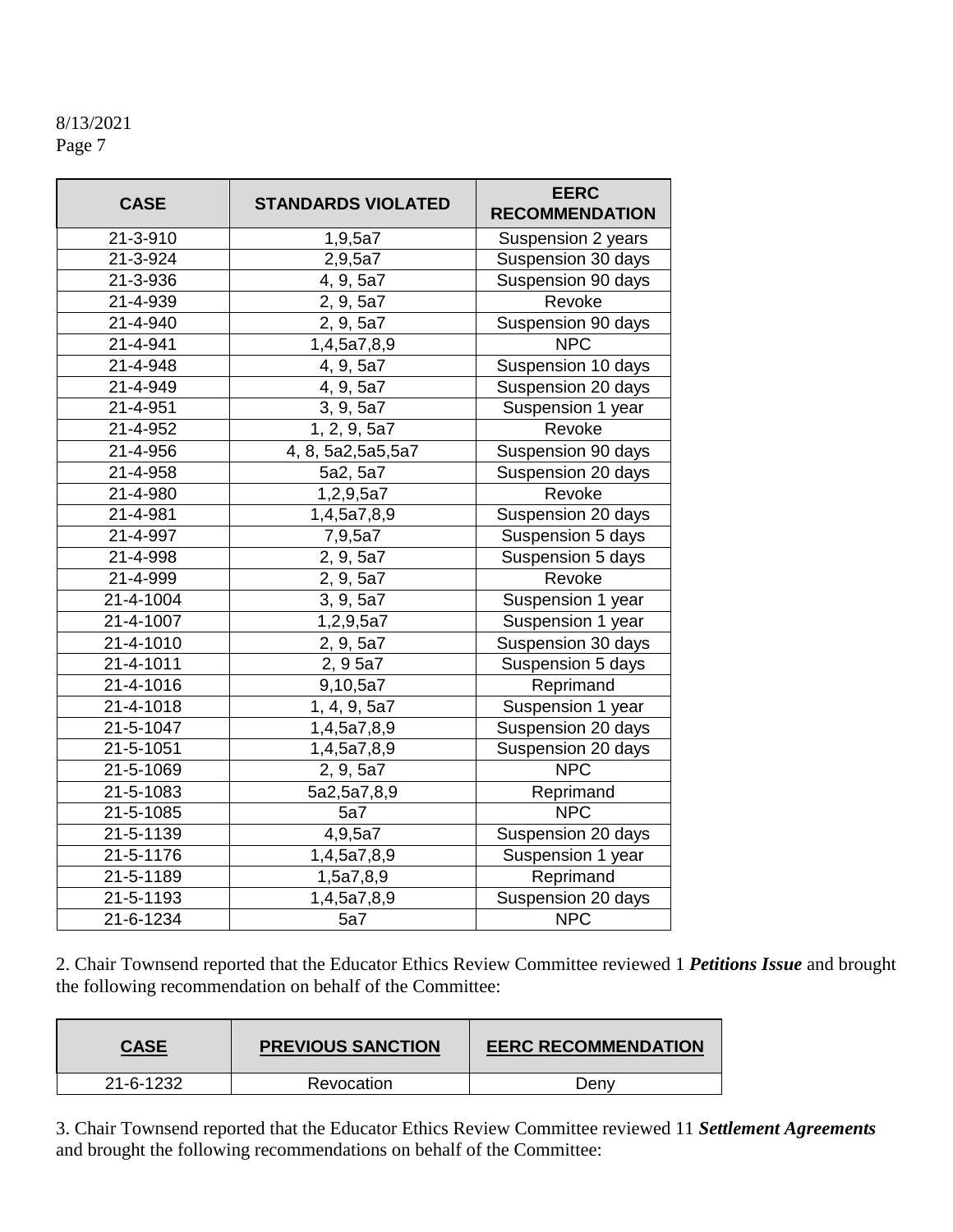| <b>CASE</b>    | <b>SANCTION</b>    |
|----------------|--------------------|
| 20-11-438      | Reprimand          |
| 21-2-656       | Reprimand          |
| 21-2-657       | Reprimand          |
| 21-2-776       | Suspension 20 days |
| $21 - 3 - 800$ | Suspension 20 days |
| 21-3-801       | Reprimand          |
| 21-3-857       | Reprimand          |
| 21-3-868       | Reprimand          |
| 21-3-875       | Reprimand          |
| 21-4-942       | Reprimand          |
| 21-5-1102      | Reprimand          |

4. Chair Townsend reported that the Educator Ethics Review Committee reviewed 14 *Negotiated Settlement Agreements* and brought the following recommendations on behalf of the Committee:

| <b>CASE</b>         | <b>NEGOTIATED SANCTION</b> | <b>EERC RECOMMEND</b> |
|---------------------|----------------------------|-----------------------|
| 18-7-64<br>19-1-964 | Suspension 3 years         | Accept                |
| 18-8-172            | <b>NPC</b>                 | Accept                |
| 18-12-736           | <b>Voluntary Surrender</b> | Accept                |
| 19-4-1545           | Warning                    | Accept                |
| 20-1-1014           | Suspension 1 year          | Accept                |
| 20-3-1304           | Suspension 3 days          | Accept                |
| 20-4-1443           | Suspension 30 days         | Accept                |
| 20-6-1653           | Suspension 3 days          | Accept                |
| 20-7-38             | <b>NPC</b>                 | Accept                |
| $20 - 7 - 72$       | Suspension 3 days          | Accept                |
| $20 - 7 - 73$       | Suspension 173 days        | Accept                |
| 20-10-388           | Reprimand                  | Reject                |
| 20-10-408           | Reprimand                  | Accept                |
| $21 - 1 - 620$      | Suspension 18 days         | Accept                |

# 5. **OTHER BUSINESS**

The Educator Ethics Review Committee recommended approval of the *Other Business Report* as follows:

| <b>CASE</b> | <b>FINDINGS OF FACTS</b>               | <b>EERC RECOMMENDATION</b> |
|-------------|----------------------------------------|----------------------------|
| 21-4-994    | Expand current investigation.          | Expand                     |
| 21-4-1008   | Expand current investigation.          | Expand                     |
| 19-1-963    | Failed to provide requested documents. | Hold New App               |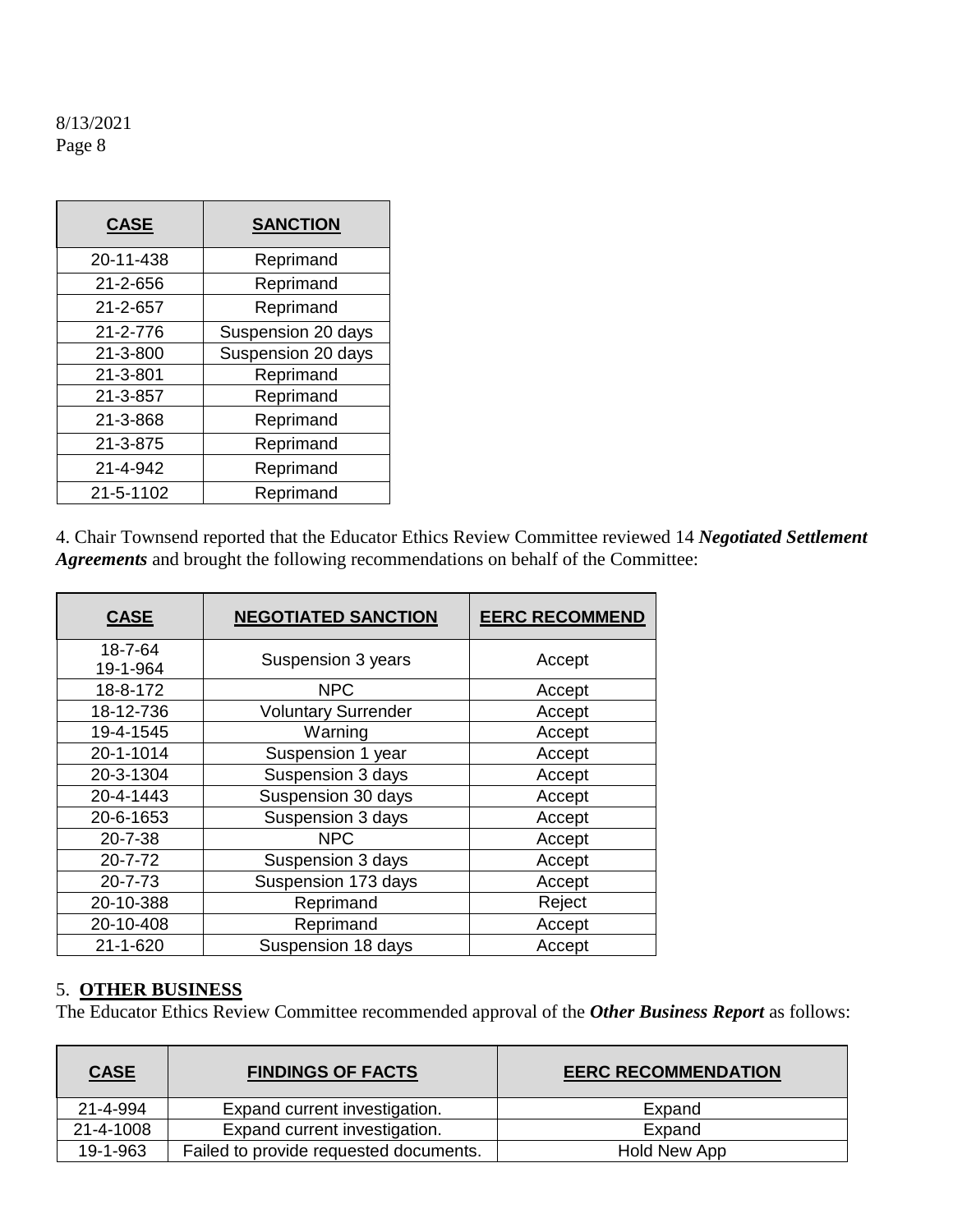| <b>CASE</b>    | <b>FINDINGS OF FACTS</b>               | <b>EERC RECOMMENDATION</b> |
|----------------|----------------------------------------|----------------------------|
| $21 - 3 - 923$ | Failed to provide requested documents. | Hold New App               |
| 21-4-967       | Failed to provide requested documents. | Hold New App               |
| 21-4-988       | Failure to respond.                    | <b>Hold New App</b>        |
| 21-4-990       | Failure to respond.                    | <b>Hold New App</b>        |
| 21-4-1003      | Failure to respond.                    | <b>Hold New App</b>        |
| 21-4-1015      | Failure to respond.                    | Hold New App               |
| 21-4-1023      | Failed to provide requested documents. | <b>Hold New App</b>        |

6. The Educator Ethics Review Committee recommended approval of the *Preliminary Investigative Determination Report* consisting of 80 new complaints received during the months of June 2021 and July 2021.

#### 7. **VOLUNTARY SURRENDER**

The Educator Ethics Review Committee recommended approval of the Voluntary Surrender/Voluntary Denial listed below in which an Educator/Applicant voluntarily accepted a sanction of Revocation or Denial prior to the submission of an investigative case summary for a Probable Cause Determination.

| <b>CASE</b> | <b>STANDARDS VIOLATED</b> | <b>SANCTION</b>            | <b>EERC RECOMMENDATION</b> |
|-------------|---------------------------|----------------------------|----------------------------|
| 21-5-1121   | 2, 9, 5a7                 | <b>Voluntary Surrender</b> | Accept                     |

#### 8. **EXTENSIONS – PRELIMINARY INVESTIGATIVE DETERMINATIONS**

The Educator Ethics Review Committee recommended approval of the 56 *Extensions - Preliminary Investigative Determinations* consisting of the following:

| 21-6-1240 | 21-6-1252       | 21-6-1259 | 21-6-1266 | 21-6-1273 | 21-6-1308 | 21-6-1328 | 21-6-1342     |
|-----------|-----------------|-----------|-----------|-----------|-----------|-----------|---------------|
| 21-6-1241 | $21 - 6 - 1253$ | 21-6-1260 | 21-6-1267 | 21-6-1274 | 21-6-1309 | 21-6-1329 | 21-6-1343     |
| 21-6-1242 | 21-6-1254       | 21-6-1261 | 21-6-1268 | 21-6-1302 | 21-6-1310 | 21-6-1330 | 21-7-6        |
| 21-6-1248 | $21 - 6 - 1255$ | 21-6-1262 | 21-6-1269 | 21-6-1303 | 21-6-1311 | 21-6-1335 | $21 - 7 - 7$  |
| 21-6-1249 | $21 - 6 - 1256$ | 21-6-1263 | 21-6-1270 | 21-6-1304 | 21-6-1314 | 21-6-1336 | $21 - 7 - 8$  |
| 21-6-1250 | 21-6-1257       | 21-6-1264 | 21-6-1271 | 21-6-1305 | 21-6-1326 | 21-6-1337 | 21-7-9        |
| 21-6-1251 | 21-6-1258       | 21-6-1265 | 21-6-1272 | 21-6-1306 | 21-6-1327 | 21-6-1338 | $21 - 7 - 10$ |

#### 9. **EXTENSIONS - INVESTIGATIONS**

The Educator Ethics Review Committee recommended granting an *Investigative Extension* to the following 373 cases:

|           | <b>Written Complaints</b> |           |           |                |           |                |           |
|-----------|---------------------------|-----------|-----------|----------------|-----------|----------------|-----------|
| 19-2-1106 | 19-10-661                 | 20-3-1335 | 20-6-1692 | $20 - 8 - 195$ | 20-12-547 | $21 - 3 - 808$ | 21-4-1009 |
| 19-3-1277 | 19-10-674                 | 20-3-1338 | 20-6-1695 | $20 - 8 - 196$ | 20-12-551 | 21-3-812       | 21-4-1012 |
| 19-5-1613 | 19-10-683                 | 20-3-1379 | 20-6-1698 | $20 - 8 - 198$ | 20-12-552 | $21 - 3 - 815$ | 21-4-1021 |
| 19-5-1616 | 19-10-689                 | 20-3-1384 | 20-6-1702 | 20-8-201       | 20-12-553 | $21 - 3 - 818$ | 21-4-1021 |
| 19-5-1620 | 19-11-800                 | 20-3-1386 | 20-6-1705 | 20-9-259       | 20-12-558 | $21 - 3 - 822$ | 21-4-1027 |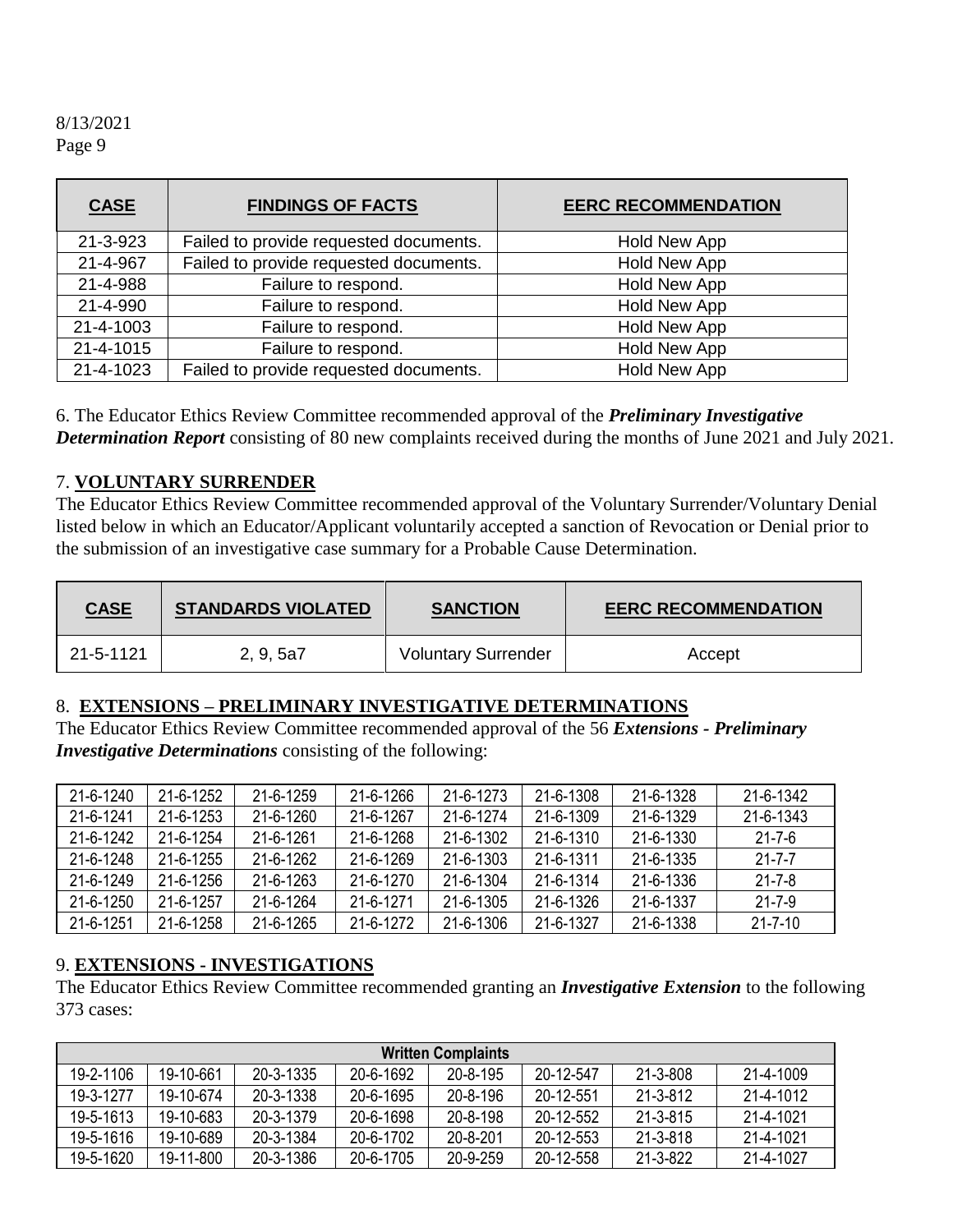|                           | <b>Written Complaints</b>  |           |               |                            |                        |                        |           |
|---------------------------|----------------------------|-----------|---------------|----------------------------|------------------------|------------------------|-----------|
| 19-5-1695                 | 19-12-857                  | 20-3-1387 | 20-6-1706     | 20-9-261                   | 21-1-605               | 21-3-827               | 21-4-1027 |
| 19-5-1700                 | 20-1-939                   | 20-3-1411 | 20-6-1707     | 20-9-284                   | 21-1-610               | $\overline{21}$ -3-832 | 21-4-1031 |
| 19-6-1814                 | 20-1-940                   | 20-3-1413 | 20-6-1719     | 20-9-285                   | 21-1-611               | 21-3-833               | 21-4-1032 |
| 19-6-1818                 | 20-1-1021                  | 20-3-1417 | 20-6-1722     | 20-9-286                   | 21-1-614               | 21-3-836               | 21-4-1033 |
| 19-6-1875                 | 20-1-1022                  | 20-4-1449 | 20-7-41       | 20-9-287                   | 21-1-616               | 21-3-837               | 21-4-1034 |
| 19-6-1887                 | 20-1-1023                  | 20-4-1450 | $20 - 7 - 44$ | 20-10-323                  | 21-1-617               | 21-3-844               | 21-4-1034 |
| 19-6-1889                 | 20-1-1047                  | 20-4-1453 | 20-7-45       | 20-10-335                  | 21-1-619               | 21-3-852               | 21-5-1039 |
| 19-6-1890                 | 20-1-1057                  | 20-4-1454 | 20-7-46       | 20-10-336                  | 21-1-629               | 21-3-865               | 21-5-1041 |
| 19-6-1896                 | 20-1-1060                  | 20-4-1455 | 20-7-48       | 20-10-337                  | 21-1-646               | $\overline{2}$ 1-3-879 | 21-5-1042 |
| 19-6-1897                 | 20-1-1061                  | 20-4-1464 | 20-7-49       | 20-10-338                  | 21-1-653               | 21-3-882               | 21-5-1043 |
| 19-6-1898                 | 20-1-1062                  | 20-4-1465 | 20-7-54       | 20-10-339                  | 21-2-661               | 21-3-883               | 21-5-1046 |
| 19-6-1906                 | 20-1-1066                  | 20-4-1467 | 20-7-57       | 20-10-340                  | 21-2-663               | 21-3-887               | 21-5-1052 |
| 19-6-1908                 | 20-1-1069                  | 20-4-1468 | 20-7-59       | 20-10-341                  | 21-2-666               | 21-3-892               | 21-5-1053 |
| 19-6-1915                 | 20-1-1074                  | 20-4-1469 | 20-7-62       | $\overline{20} - 10 - 343$ | 21-2-670               | 21-3-903               | 21-5-1064 |
| 19-6-1931                 | 20-1-1080                  | 20-5-1488 | 20-7-66       | 20-10-344                  | $\overline{2}$ 1-2-676 | 21-3-904               | 21-5-1065 |
| 19-7-90                   | 20-1-1081                  | 20-5-1534 | 20-7-67       | 20-10-346                  | 21-2-677               | 21-3-905               | 21-5-1085 |
| 19-7-92                   | 20-1-1083                  | 20-5-1535 | 20-7-68       | 20-10-347                  | 21-2-679               | 21-3-906               | 21-5-1086 |
| 19-7-94                   | 20-1-1086                  | 20-5-1546 | 20-7-69       | $\overline{20}$ -10-352    | 21-2-684               | 21-3-912               | 21-5-1087 |
| 19-7-95                   | 20-1-1089                  | 20-5-1551 | 20-7-70       | 20-10-353                  | 21-2-686               | 21-3-917               | 21-5-1097 |
| 19-7-97                   | 20-1-1090                  | 20-5-1556 | 20-7-71       | 20-10-357                  | 21-2-687               | 21-3-920               | 21-5-1101 |
| 19-7-100                  | 20-1-1091                  | 20-5-1557 | 20-7-75       | 20-10-360                  | 21-2-688               | 21-3-926               | 21-5-1103 |
| 19-7-107                  | 20-1-1096                  | 20-5-1558 | 20-7-83       | 20-10-361                  | 21-2-692               | 21-3-928               | 21-5-1105 |
| 19-7-128                  | 20-1-1103                  | 20-5-1561 | 20-7-89       | 20-10-364                  | 21-2-695               | 21-3-929               | 21-5-1111 |
| $\overline{19} - 7 - 138$ | 20-1-1105                  | 20-5-1562 | 20-7-94       | 20-10-396                  | 21-2-698               | 21-3-935               | 21-5-1112 |
| 19-7-142                  | 20-2-1178                  | 20-5-1567 | 20-7-97       | 20-10-397                  | 21-2-707               | 21-4-941               | 21-5-1113 |
| 19-7-154                  | $\overline{20}$ -2-1179    | 20-5-1571 | 20-7-98       | 20-10-402                  | 21-2-709               | 21-4-944               | 21-5-1114 |
| 19-8-213                  | $\overline{20}$ -2-1250    | 20-5-1572 | 20-7-99       | 20-10-403                  | 21-2-725               | 21-4-946               | 21-5-1132 |
| 19-8-242                  | 20-2-1254                  | 20-5-1575 | 20-7-100      | 20-10-404                  | 21-2-728               | 21-4-957               | 21-5-1135 |
| 19-9-375                  | 20-2-1261                  | 20-5-1576 | 20-7-104      | 20-10-406                  | 21-2-737               | 21-4-962               | 21-5-1136 |
| 19-9-376                  | 20-3-1313                  | 20-5-1578 | 20-8-117      | 20-11-418                  | 21-2-740               | 21-4-963               | 21-5-1150 |
| 19-9-381                  | 20-3-1315                  | 20-5-1579 | 20-8-119      | 20-11-439                  | 21-2-744               | 21-4-965               | 21-5-1152 |
| 19-9-390                  | $\overline{20} - 3 - 1316$ | 20-5-1585 | 20-8-150      | 20-11-440                  | 21-2-745               | 21-4-966               | 21-5-1153 |
| 19-9-400                  | 20-3-1318                  | 20-5-1587 | 20-8-154      | 20-11-471                  | 21-2-746               | 21-4-969               | 21-5-1174 |
| 19-9-464                  | 20-3-1319                  | 20-5-1588 | 20-8-177      | 20-11-478                  | 21-2-748               | 21-4-970               | 21-5-1175 |
| 19-9-488                  | 20-3-1321                  | 20-5-1590 | 20-8-178      | 20-11-479                  | 21-2-751               | 21-4-972               | 21-5-1188 |
| 19-9-499                  | 20-3-1322                  | 20-5-1594 | 20-8-180      | 20-11-493                  | 21-2-756               | 21-4-984               | 21-5-1189 |
| 19-9-502                  | 20-3-1325                  | 20-5-1597 | 20-8-183      | 20-11-498                  | 21-2-771               | 21-4-986               | 21-5-1190 |
| 19-10-534                 | 20-3-1326                  | 20-5-1598 | 20-8-184      | 20-11-509                  | 21-3-785               | 21-4-993               | 21-5-1192 |
| 19-10-545                 | 20-3-1329                  | 20-5-1601 | 20-8-185      | 20-11-510                  | 21-3-786               | 21-4-994               | 21-5-1193 |
| 19-10-589                 | 20-3-1330                  | 20-5-1602 | 20-8-190      | 20-12-519                  | 21-3-794               | 21-4-1002              |           |
| 19-10-596                 | 20-3-1331                  | 20-5-1604 | 20-8-191      | 20-12-524                  | 21-3-795               | 21-4-1005              |           |
| 19-10-609                 | 20-3-1333                  | 20-6-1675 | 20-8-193      | 20-12-541                  | 21-3-804               | 21-4-1008              |           |

# 10. **APPLICATIONS FOR CERTIFICATION REPORT**

The Educator Ethics Review Committee recommended to approve a no probable cause determination on 36 cases reflected on the *Applications for Certification Report*.